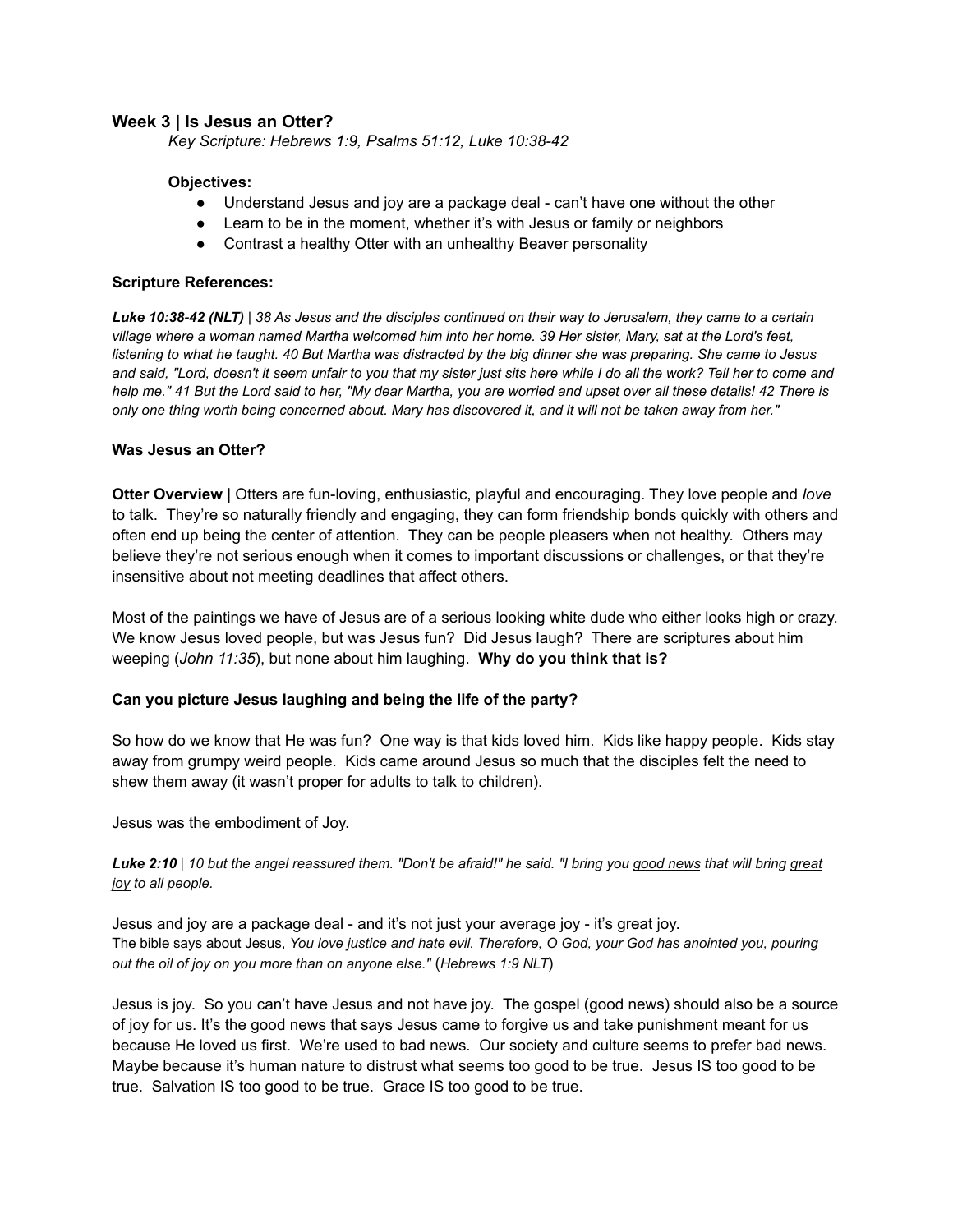*"One of the greatest indictments against Christians is not sin or hypocrisy. It's our lack of joy. Something is wrong when we call ourselves Christians but we practically have an aneurysm trying to crack a smile."* - Judah Smith, Jesus Is .

# **Why is there a lack of joy in the body of Christ?**

God wants you to be happy, but joy has to be first found in God. Joy has to be first found in the good news of Jesus Christ. When joy is found there, you'll find joy in everything else.

# **Where are some places people are searching for joy and not finding it?**

Happiness is not dependent on our external circumstances (this is what separates us as believers). Even when things are tough, our faith in God will be our strength. David said, *restore to me the joy of Your salvation*... (*Psalms 51:12*). Our joy comes from Him and it's ok to pray and ask God to restore or revive it in you. The key is in staying connected to the source of our joy.

## **What disconnects you from Jesus? (schedule, shame, misunderstanding, etc)**

## **Mary and Martha**

Jesus visited his friends Mary and Martha for a dinner party that was hosted by Martha. Mary sat at Jesus' feet. She was in the moment. Martha was distracted by the big dinner she was planning.

## **What was the personality of Mary? What was the personality of Martha? Why?**

Otters lead with their hearts and are excitable.

There wasn't anything wrong with Martha preparing for Jesus. Her gift was hosting. She was detailed. She was a beaver. The problem was her attitude about what she was doing.

# **What was behind Martha's frustration with Mary? What caused Martha to feel that how she was being treated by Mary was unfair? Do you think she was upset at Jesus? Why?**

Martha was consumed by her plans for a great meal. It had become her top priority, but others didn't share her priorities. When she saw that everyone was in agreement with her, she became critical. It was then a matter of, "Hey! How come she doesn't have to do this?"

# **How do you feel when others don't see things the way you do, specifically how or why something should be done?**

Jesus told Martha that she had been worried and upset over all of these details. He then said there was only one thing worth being concerned about and that Mary had found it. **What was that one thing?**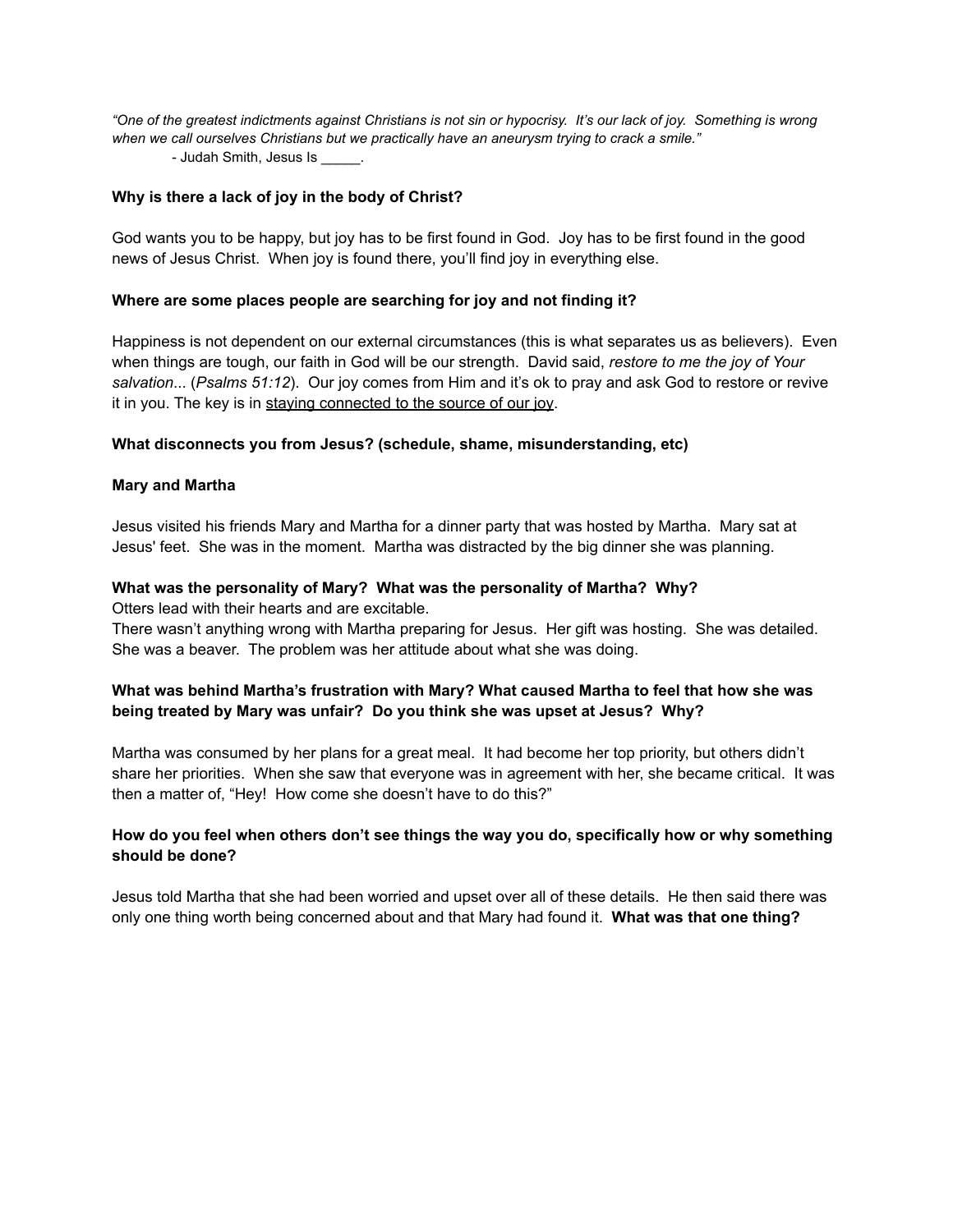*Psalm 27:4 (NLT) | 4 The one thing I ask of the LORD--the thing I seek most--is to live in the house of the LORD all the days of my life, delighting in the LORD's perfections and meditating in his Temple.*

*Luke 18:22 (NLT) | 22 When Jesus heard his answer, he said, "There is still one thing you haven't done. Sell all your possessions and give the money to the poor, and you will have treasure in heaven. Then come, follow me."*

*Philipians 3:13-14 (NLT) | 13 No, dear brothers and sisters, I have not achieved it, but I focus on this one thing: Forgetting the past and looking forward to what lies ahead, 14 I press on to reach the end of the race and receive the heavenly prize for which God, through Christ Jesus, is calling us.*

Mary chose to sit at Jesus' feet:

- To sit at the feet of Jesus implies readiness to accept and obey what Jesus teaches
- To sit at the feet of Jesus implies submission to Jesus; rebellion is done with
- To sit at the feet of Jesus implies <u>faith</u> in who Jesus is
- $\bullet$  To sit at the feet of Jesus implies  $\frac{d}{dx}$  discipleship
- To sit at the feet of Jesus implies <u>love</u>

From this story of Jesus, Mary and Marth, we see 3 types of follows of Jesus:

- There are people like Mary: Those who know how to serve and *also sit at Jesus' feet*.
- There are people like Martha: Those who diligently, and with the best intention serve God, but without adding the *one thing* – a continued focus on Jesus – and it results in great frustration.
- There are people who don't do either. They are not even in the house with Jesus, for they are too busy with their own pursuits.

Under pressure an Otter can become a people pleaser. We see Mary content to sit at the feet of Jesus even though her sister was obviously upset with her. She had confidence in Jesus so much so that she didn't feel the need to defend herself.

Martha was focused on what she thought needed to be done and it produced frustration and criticism. Mary was focused on Jesus and it produced confidence and peace.

Joy is one of the best ways we can show that we have Jesus. It's more than an emotion - it's a state of being. Whether you're an otter or not, your life should be overflowing with God's joy, which doesn't come from possessions or good days, but from knowing that our sins are forgiven by a God who loves us no matter what.

In order to be connected to that joy, we have to be willing to sit at Jesus' feet. We do that through forsaking everything else for a little bit of time and listening to him, reading His word, being thankful, etc. Learn to be in the moment with Jesus. Learn to be in the moment with the people around you.

### **What is your biggest challenge to being "in the moment" with Jesus? With people? What are some steps you could take to make improvements?**

**Hint**: The more connected to Jesus you are, the less worried you are about things outside of your control (work, money, future, etc). You trust Him more. With all that extra head space, it's easier to stop what you're doing and have meaningful time with Jesus and meaningful time with people.

**Until Next Week** | Take time to sit at Jesus' feet. Make it a part of your day. If you're too busy for it, then you're too busy. When was the last time you took an opportunity to have a meaningful conversation with a neighbor or co-worker or maybe even a family member?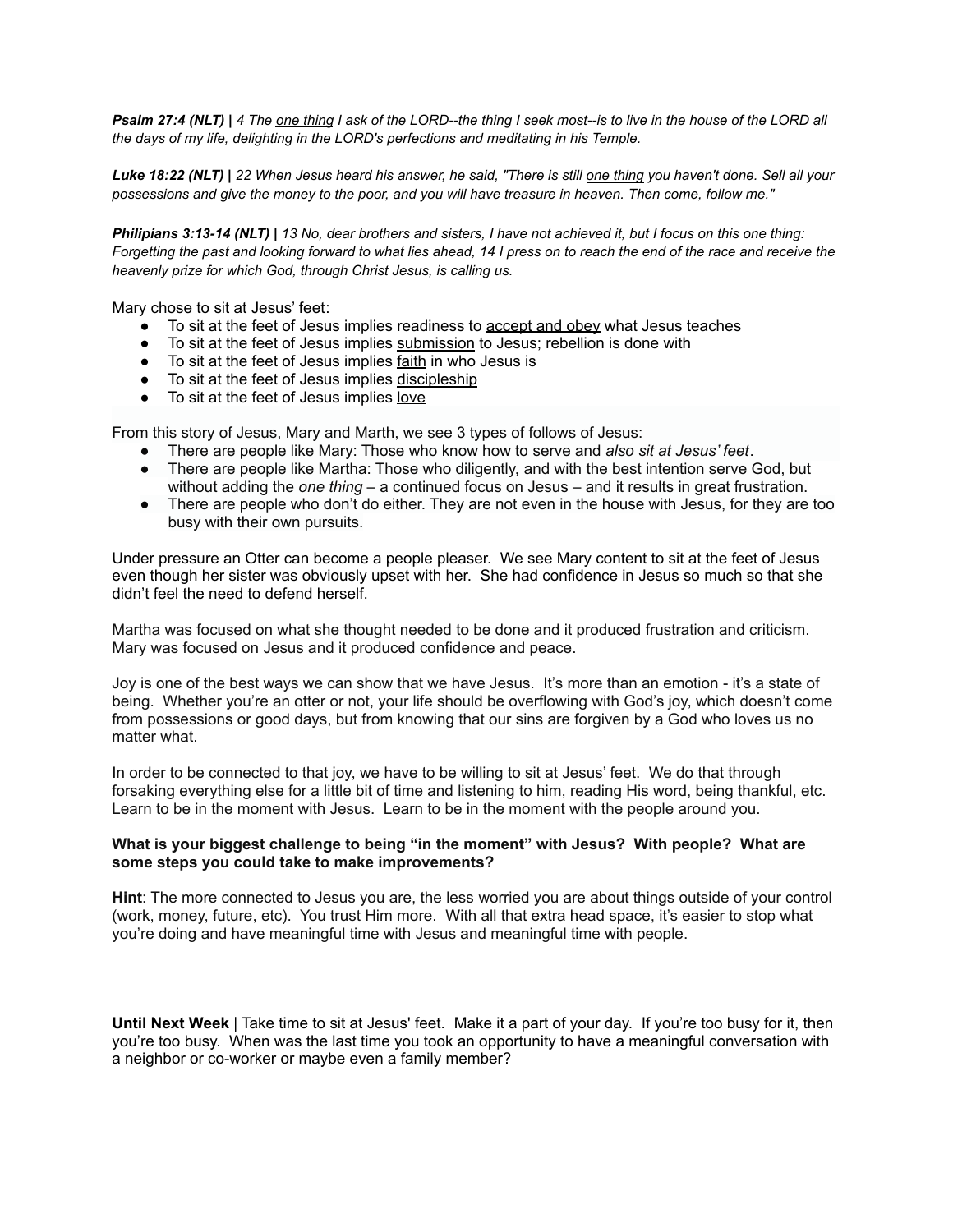# **Was Jesus an Otter?**

# by: April Ashley

## **What is an Otter?**

- Sanguine personality = Optimistic or positive, especially in a bad or difficult situation.
- Enthusiastic, energetic, spontaneous and friendly person.
- They love people and often regale (feed) groups of people with stories.

## **Otters as Influencers**

● Otters are visionary. They think of creative new ideas and have what it takes to inspire others, even to join them in taking risks.

# (*Luke 5:1-11*) **The First Disciples**

**5** One day as Jesus was preaching on the shore of the Sea of Galilee,<sup>[\[a](https://www.biblegateway.com/passage/?search=Luke+5%3A1-11&version=NLT#fen-NLT-25077a)]</sup> great crowds pressed in on him to listen to the word of God. **<sup>2</sup>**He noticed two empty boats at the water's edge, for the fishermen had left them and were washing their nets. **<sup>3</sup>** Stepping into one of the boats, Jesus asked Simon,<sup>[[b](https://www.biblegateway.com/passage/?search=Luke+5%3A1-11&version=NLT#fen-NLT-25079b)]</sup> its owner, to push it out into the water. So he sat in the boat and taught the crowds from there.

**<sup>4</sup>**When he had finished speaking, he said to Simon, "Now go out where it is deeper, and let down your nets to catch some fish."

**<sup>5</sup>** "Master," Simon replied, "we worked hard all last night and didn't catch a thing. But if you say so, I'll let the nets down again." **<sup>6</sup>**And this time their nets were so full of fish they began to tear! **<sup>7</sup>**A shout for help brought their partners in the other boat, and soon both boats were filled with fish and on the verge of sinking.

**<sup>8</sup>**When Simon Peter realized what had happened, he fell to his knees before Jesus and said, "Oh, Lord, please leave me—I'm such a sinful man." **<sup>9</sup>** For he was awestruck by the number of fish they had caught, as were the others with him. <sup>10</sup> His partners, James and John, the sons of Zebedee, were also amazed.

Jesus replied to Simon, "Don't be afraid! From now on you'll be fishing for people!" **<sup>11</sup>**And as soon as they landed, they left everything and followed Jesus.

- Motivators with a motto: "Trust me, it will work out!" People believe in them.
- Teamwork: Networker who will gather resources.
- They are all about **relationships**; do not hold grudges because they genuinely love people. Think about all the times Jesus endured public humiliation and ridicule but still expressed love towards even those who doubted him.
- Sensitive and want other to be happy, offering encouragement and support to others.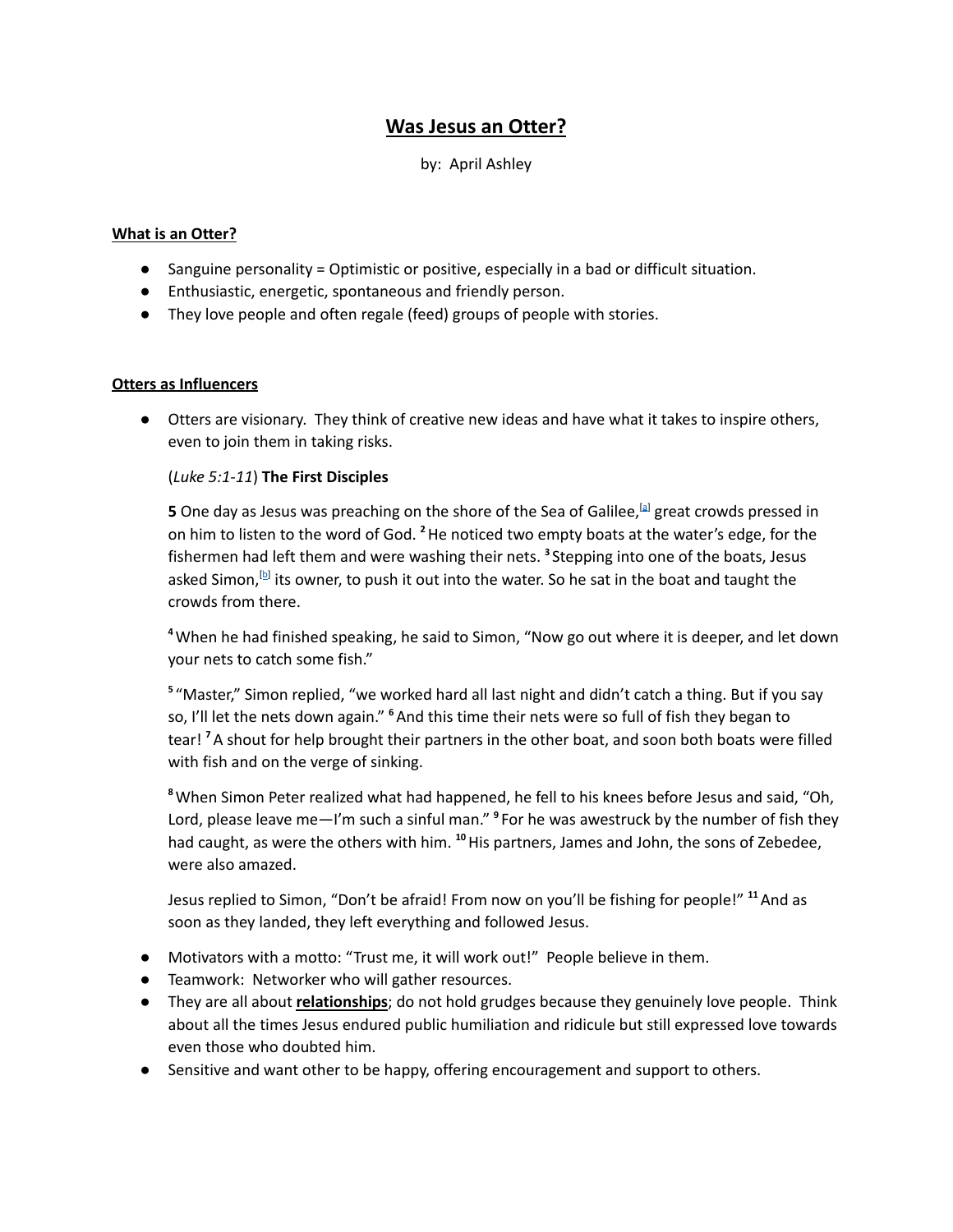- Spiritually: Loves worship and fellowship. Jesus enjoyed spending time with his apostles and followers.
- **●** They can be big prayers, talking to God for hours

# (*Luke 6:12-13*) **Jesus Chooses the Twelve Apostles**

**<sup>12</sup>**One day soon afterward Jesus went up on a mountain to pray, and he prayed to God all night. **<sup>13</sup>**At daybreak he called together all of his disciples and chose twelve of them to be apostles.

- They are great at loving their neighbor.
- They are givers.
- Often find it easy to express their faith verbally in front of others, so raising their hand or walking the aisle is not a big deal.
- Look forward to sharing their new faith with family and friends. \*\*\*This is a new believer.

# **Can you think of any specific examples of when Jesus displayed any of these characteristics?**

# **How about when Jesus was able to influence those who wanted to influence him?**

## John 8: 1-11 **A Woman Caught in Adultery**

**8** Jesus returned to the Mount of Olives, <sup>2</sup> but early the next morning he was back again at the Temple. A crowd soon gathered, and he sat down and taught them. **<sup>3</sup>**As he was speaking, the teachers of religious law and the Pharisees brought a woman who had been caught in the act of adultery. They put her in front of the crowd.

**<sup>4</sup>** "Teacher," they said to Jesus, "this woman was caught in the act of adultery. **<sup>5</sup>** The law of Moses says to stone her. What do you say?"

**<sup>6</sup>** They were trying to trap him into saying something they could use against him, but Jesus stooped down and wrote in the dust with his finger. **<sup>7</sup>** They kept demanding an answer, so he stood up again and said, "All right, but let the one who has never sinned throw the first stone!" **<sup>8</sup>** Then he stooped down again and wrote in the dust.

**<sup>9</sup>**When the accusers heard this, they slipped away one by one, beginning with the oldest, until only Jesus was left in the middle of the crowd with the woman. <sup>10</sup> Then Jesus stood up again and said to the woman, "Where are your accusers? Didn't even one of them condemn you?"

**<sup>11</sup>** "No, Lord," she said.

And Jesus said, "Neither do I. Go and sin no more."